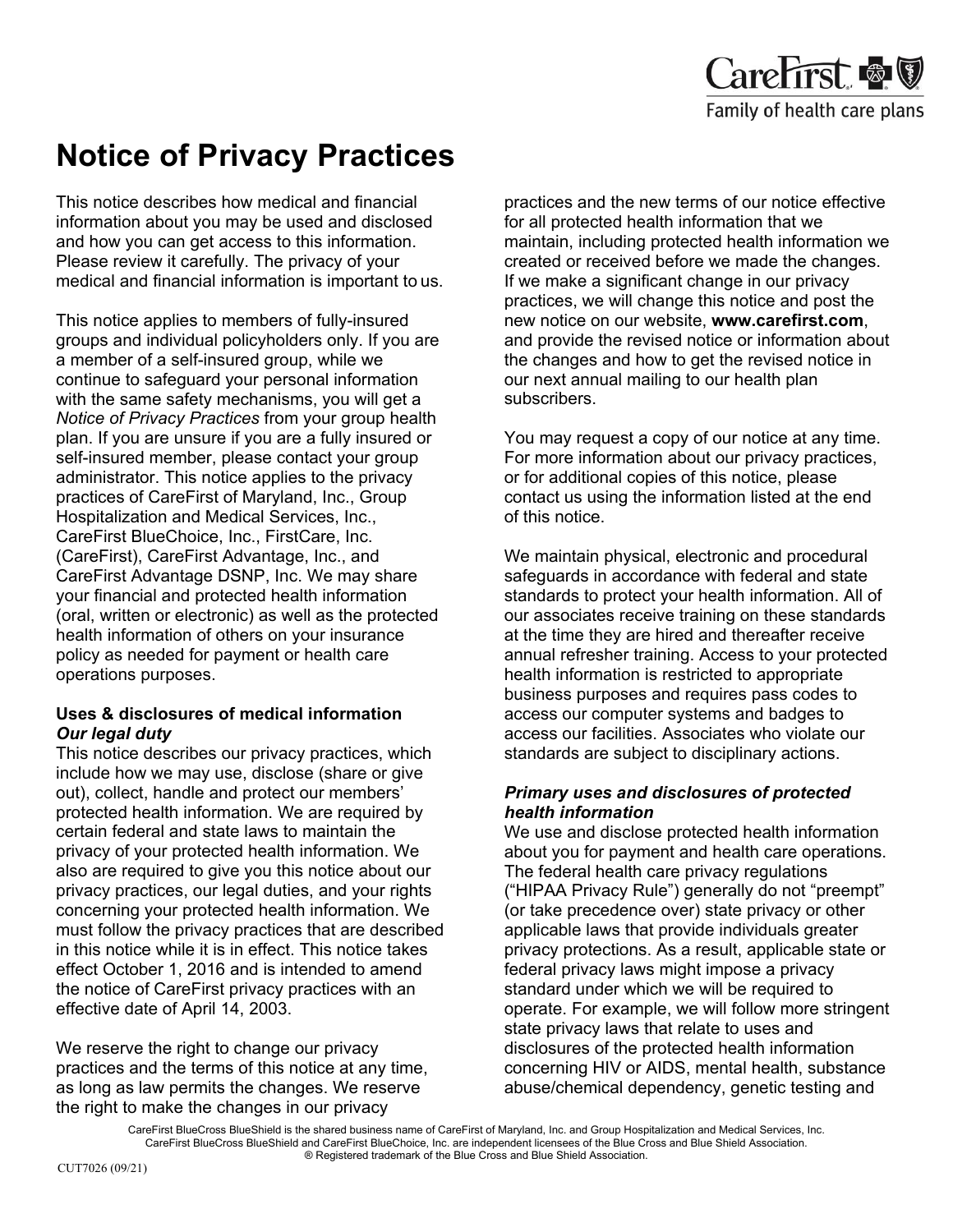

reproductive rights. In addition to these state law requirements, we also may use or disclose your protected health information for health benefits administration purposes (such as claims and enrollment processing, care management and wellness offerings, claims payment, and fraud detection and prevention efforts), for our business operations (including for quality measurement and enhancement and benefit improvement and development) and in the following situations:

• *Payment:* We may use and disclose your protected health information for all activities that are included within the definition of "payment" as written in the HIPAA Privacy Rule. For example, we might use and disclose your protected health information to pay claims for services provided to you by doctors, hospitals, pharmacies and others that are covered by your health plan. We also may use your information to determine your eligibility for benefits, coordinate benefits, examine medical necessity, obtain premiums and issue explanations of benefits to the person who subscribes to the health plan in which you participate.

• *Health care operations:* We may use and disclose your protected health information for all activities that are included within the definition of "health care operations" as defined in the HIPAA Privacy Rule. For example, we may use and disclose your protected health information to determine our premiums for your health plan, conduct quality assessment and improvement activities, engage in care coordination or case management, and manage our business.

**Business associates:** In connection with our payment and health care operations activities, we contract with individuals and entities (called "business associates") to perform various functions on our behalf or to provide certain types of services (such as member service support, utilization management, subrogation or pharmacy benefit management). We may share your contact information and phone number including your mobile number with our business associates. To perform these functions or to provide the services, our business associates will receive, create, maintain, use or disclose protected health information, but only after we require the business associates to agree in writing to contract terms

designed to appropriately safeguard your information.

**Other covered entities:** We may use or disclose your protected health information to assist health care providers in connection with their treatment or payment activities, or to assist other covered entities in connection with certain of their health care operations. For example, we may disclose your protected health information to a health care provider when needed by the provider to render treatment to you, and we might disclose protected health information to another covered entity to conduct health care operations in the areas of quality assurance and improvement activities, or accreditation, certification, licensing or credentialing.

#### **Other possible uses and disclosures of protected health information**

The following is a description of other possible ways in which we may (and are permitted to) use and/or disclose your protected health information:

• *To you or with your authorization:* We must disclose your protected health information to you, as described in the Individual Rights section of this notice. You may give us written authorization to use your protected health information or to disclose it to anyone for any purpose not listed in this notice. If you give us an authorization, you may revoke it in writing at any time. Your revocation will not affect any use or disclosures that we made as permitted by your authorization while it was in effect. To the extent (if any) that we maintain or receive psychotherapy notes about you, most disclosures of these notes require your authorization. Also, to the extent (if any) that we use or disclose your information for our fundraising practices; we will provide you with the ability to opt out of future fundraising communications. In addition, most (but not all) uses and disclosures of medical information for marketing purposes, and disclosures that constitute a sale of protected health information, require your authorization. Without your written authorization, we may not use or disclose your protected health information for any reason except those described in this notice.

• *Disclosures to the Secretary of the U.S. Department of Health and Human Services***:** We are required to disclose your protected health information to the Secretary of the U.S. Department of Health and Human Services (DHHS) when the Secretary is investigating or determining our compliance with the federal Privacy Regulations.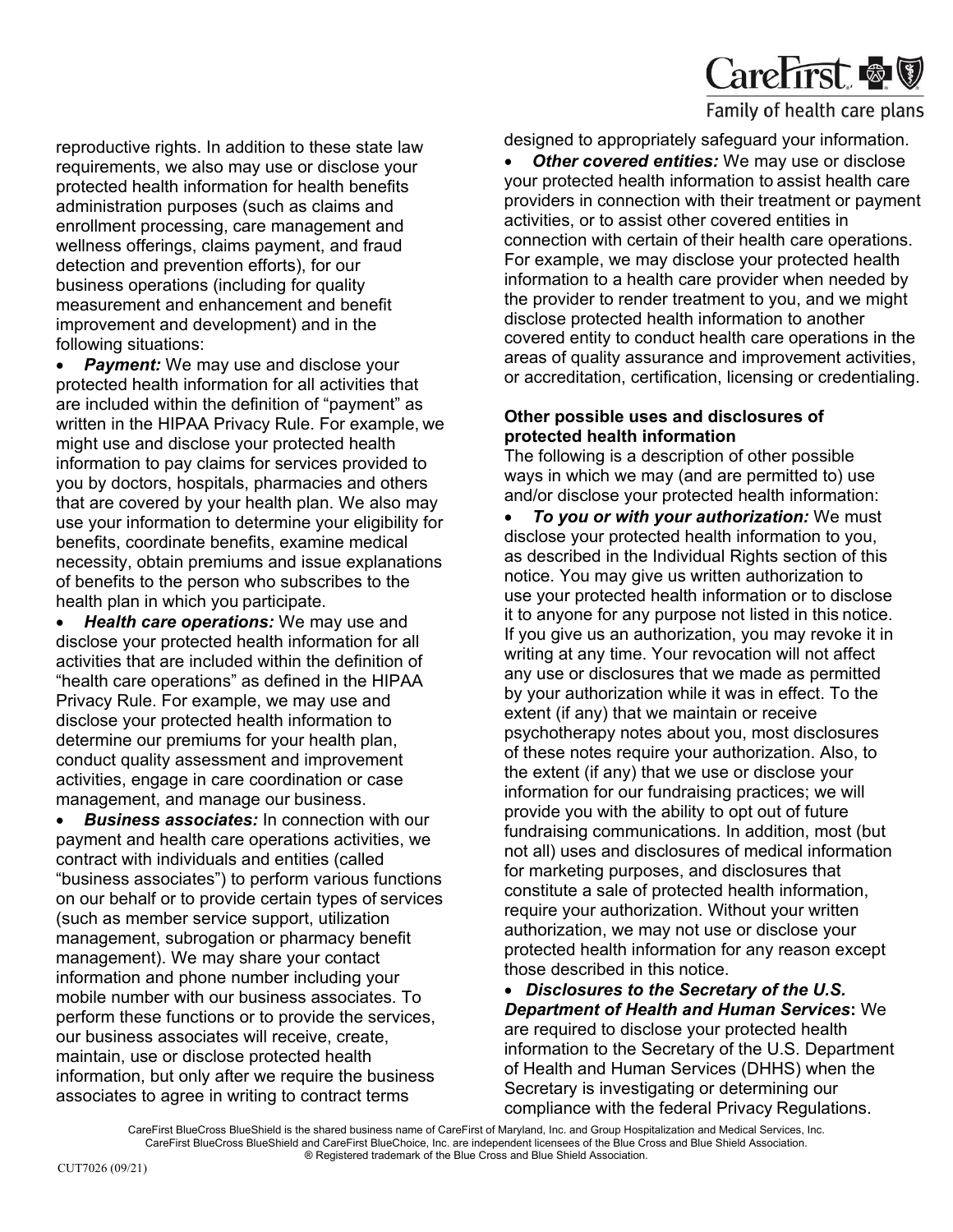

• *To plan sponsors:* Where permitted by law, we may disclose your protected health information to the plan sponsor of your group health plan to

permit the plan sponsor to perform plan administration functions. For example, a plan sponsor may contact us seeking information to evaluate future changes to your benefit plan. We also may disclose summary health information (this type of information is defined in the HIPAA Privacy Rule) about the enrollees in your group health plan to the plan sponsor to obtain premium bids for the health insurance coverage offered through your group health plan or to decide whether to modify, amend or terminate your group health plan.

• *To family and friends:* If you agree (or if you are unavailable to agree), such as in a medical emergency situation or at the time of death, we may disclose your protected health information to a family member, friend or other person to the extent necessary to help with your health care or with payment of your health care.

• *Underwriting:* We might receive your protected health information for underwriting, premium rating or other activities relating to the creation, renewal or replacement of a contract of health insurance or health benefits. We will not use or disclose protected health information that is genetic information of an individual for such purposes. We will not use or further disclose this protected health information received under these circumstances for any other purpose, except as required by law, unless and until you enter into a contract of health insurance or health benefits with us.

• *Health oversight activities:* We might disclose your protected health information to a health oversight agency for activities authorized by law, such as: audits, investigations, inspections, licensure or disciplinary actions, or civil, administrative or criminal proceedings or actions. Oversight agencies seeking this information include government agencies that oversee: (i) the health care system, (ii) government benefit programs, (iii) other government regulatory programs and (iv) compliance with civil rights laws.

• *Abuse or neglect:* We may disclose your protected health information to appropriate authorities if we reasonably believe that you might be a possible victim of abuse, neglect, domestic

violence or other crimes.

• *To prevent a serious threat to health or safety:*  Consistent with certain federal and state laws, we may disclose your protected health information if we believe that the disclosure is necessary to prevent or lessen a serious and imminent threat to the health or safety of a person or the public.

• *Coroners, medical examiners, funeral directors and organ donation:* We may disclose protected health information to a coroner or medical examiner for purposes of identifying you after you die, determining your cause of death or for the coroner or medical examiner to perform other duties authorized by law. We also might disclose, as authorized by law, information to funeral directors so that they may carry out their duties on your behalf. Further, we might disclose protected health information to organizations that handle organ, eye or tissue donation and transplantation.

• *Research:* We may disclose your protected health information to researchers when an institutional review board or privacy board has: (1) reviewed the research proposal and established protocols to ensure the privacy of the information and (2) approved the research.

• *Inmates:* If you are an inmate of a correctional institution, we may disclose your protected health information to the correctional institution or to a law enforcement official for: (1) the institution to provide health care to you, (2) your health and safety and the health and safety of others or (3) the safety and security of the correctional institution.

• *Workers' compensation***:** We may disclose your protected health information to comply with workers' compensation laws and other similar programs that provide benefits for work-related injuries or illnesses.

• *Public health and safety:* We may disclose your protected health information to the extent necessary to avert a serious and imminent threat to your health or safety or the health or safety of others.

• *Required by law:* We may use or disclose your protected health information when we are required to do so by law. For example, we must disclose your protected health information to DHHS upon their request for purposes of determining whether we are in compliance with federal privacy laws.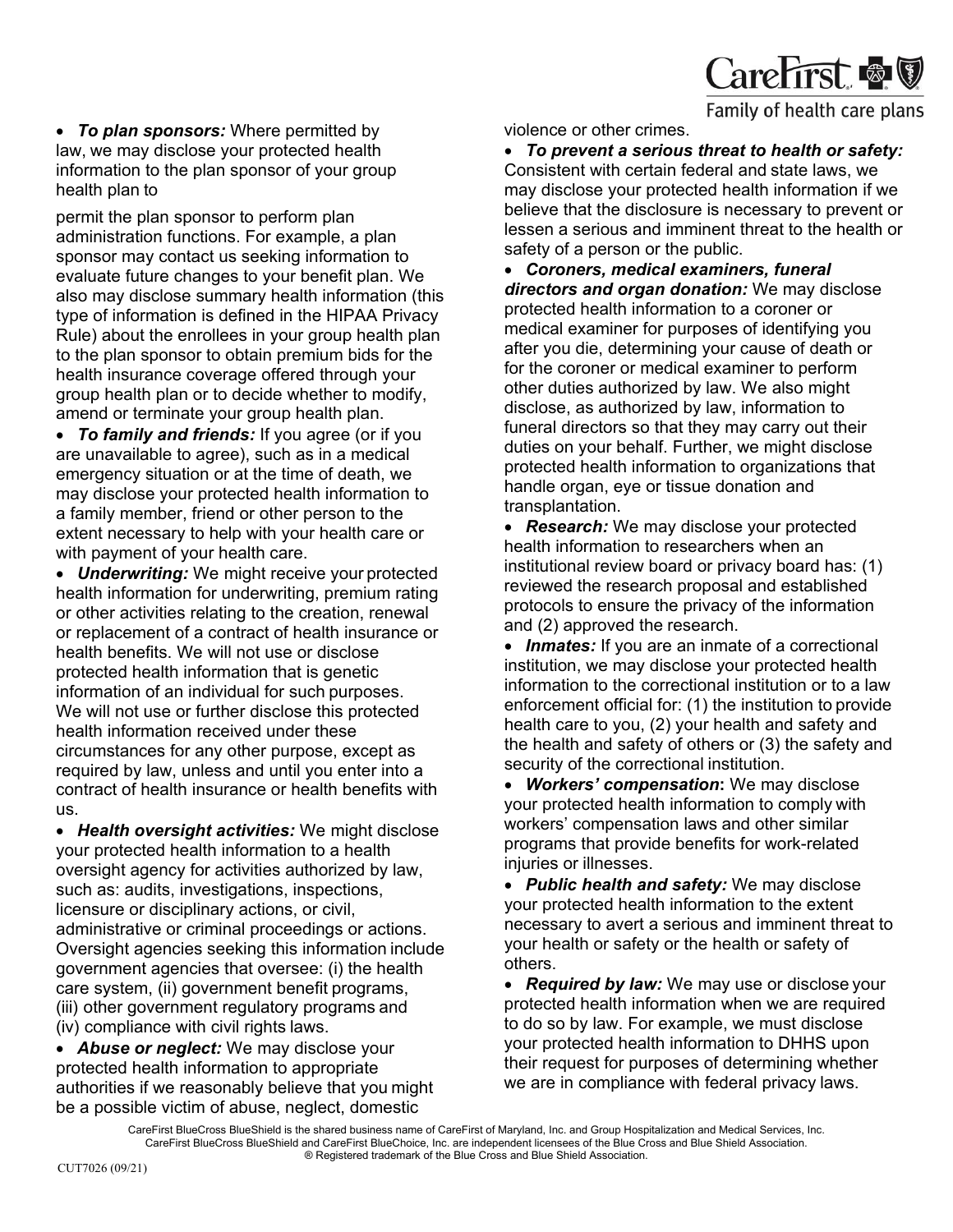

*Legal process and proceedings:* We may disclose your protected health information in response to a court or administrative order, subpoena, discovery request or other lawful process, under certain circumstances. Under limited circumstances, such as a court order, warrant or grand jury subpoena, we may disclose your protected health information to law enforcement officials.

• *Law enforcement:* We may disclose to a law enforcement official limited protected health information of a suspect, fugitive, material witness, crime victim or missing person. We might disclose protected health information where necessary to assist law enforcement officials to capture an individual who has admitted to participation in a crime or has escaped from lawful custody.

• *Military and national security:* We may disclose to military authorities the protected health information of Armed Forces personnel under certain circumstances. We might disclose to federal officials protected health information required for lawful counterintelligence, intelligence and other national security activities.

• *Other uses and disclosures of your protected health information***:** Other uses and disclosures of your protected health information that are not described above will be made only with your written authorization. If you provide us with such an authorization, you may revoke the authorization in writing, and this revocation will be effective for future uses and disclosures of protected health information. However, the revocation will not be effective for information that we already have used or disclosed in reliance on your authorization.

# **Individual rights**

*Access:* You have the right to look at or get copies of the protected health information contained in a designated record set, with limited exceptions. You may request that we provide copies in a format other than photocopies. We will use the format you request unless we cannot reasonably do so. You must make a request in writing to obtain access to your protected health information. You may request the information be as an electronic copy in certain circumstance, if you make the request in writing. You also may

request access by sending a letter to the address at the end of this notice. If you request copies, we might charge you a reasonable fee for each page and postage if you want the copies mailed to you. If you request an alternative format, we might charge a cost-based fee for providing your protected health information in that format. If you prefer, we will prepare a summary or an explanation of your protected health information, but we might charge a fee to do so.

We may deny your request to inspect and copy your protected health information in certain limited circumstances. Under certain conditions, our denial will not be reviewable. If this event occurs, we will inform you in our denial that the decision is not reviewable. If you are denied access to your information and the denial is subject to review, you may request that the denial be reviewed. A licensed health care professional chosen by us will review your request and the denial. The person performing this review will not be the same person who denied your initial request.

• *Disclosure accounting:* You have the right to receive a list of instances in which we or our business associates disclosed your protected health information for purposes other than treatment, payment, health care operations and certain other activities. We will provide you with the date on which we made the disclosure, the name of the person or entity to which we disclosed your protected health information, a description of the protected health information we disclosed, the reason for the disclosure and certain other information. Your request may be for disclosures made up to six years before the date of your request.

You may request an accounting by submitting your request in writing using the information listed at the end of this notice. If you request this list more than once in a 12-month period, we may charge you a reasonable, cost-based fee for responding to these additional requests.

*Restriction requests:* You have the right to request that we place additional restrictions on our use or disclosure of your protected health information. We are not required to agree to these additional restrictions, but if we do, we will abide by our agreement (except in an emergency) until or unless we receive a written request from you to terminate the restriction. Any agreement that we might make to a request for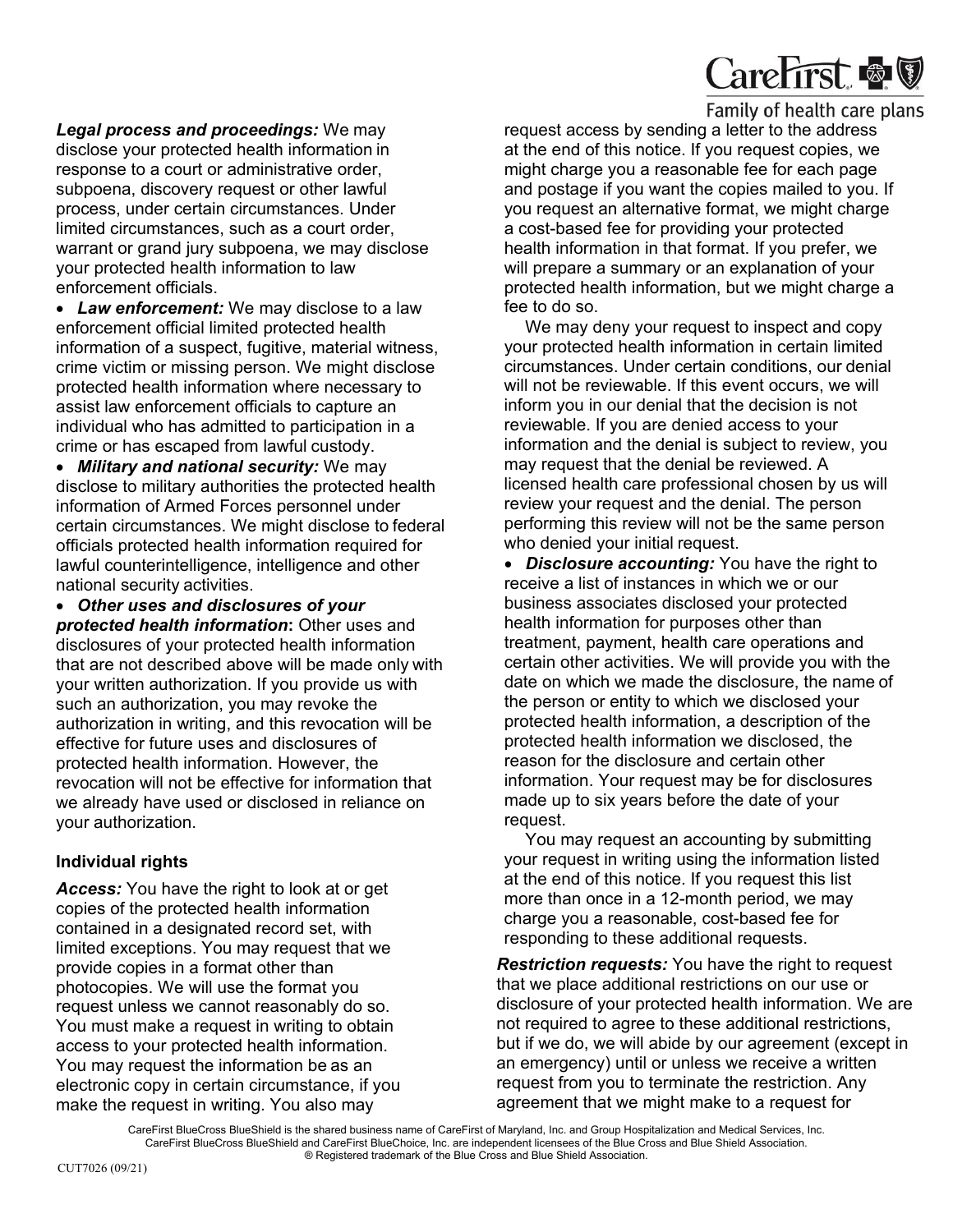

additional restrictions must be in writing and signed by a person authorized to make such an agreement on our behalf. We will not be liable for uses and disclosures made outside of the requested restriction unless our agreement to restrict is in writing. We are permitted to end our agreement to the requested restriction by notifying you in writing.

You may request a restriction by writing to us using the information listed at the end of this notice. In your request tell us: (1) the information of which you want to limit our use and disclosure and (2) how you want to limit our use and/or disclosure of the information. You may also use the information listed at the end of this notice to send a written request to terminate an agreed upon restriction.

• *Confidential communication:* If you believe that a disclosure of all or part of your protected health information may endanger you, you have the right to request that we communicate with you in confidence about your protected health information. This means that you may request that we send you information by alternative means, or to an alternate location. We may accommodate your request if it is reasonable, specifies the alternative means or alternate location, and specifies how payment issues (premiums and claims) will be handled.

You may request a confidential communication by writing to us using the information listed at the end of this notice.

• *Amendment:* You have the right to request that we amend your protected health information. Your request must be in writing, and it must explain why the information should be amended. We may deny your request if we did not create the information you want amended or for certain other reasons. If we deny your request, we will provide you with a written explanation. You may respond with a statement of disagreement to be appended to the information you wanted amended. If we accept your request to amend the information, we will make reasonable efforts to inform others, including people you name, of the amendment and to include the changes in any future disclosures of that information.

*Electronic notice*: Even if you agree to receive this notice on our Website or by electronic mail (email), you are entitled to receive a paper copy as well. Please contact us using the information listed at the end of this notice to obtain this notice in written form. If the email transmission has failed, and CareFirst is aware of the failure, then we will provide a paper copy of the notice to you.

• *Breach Notification:* In the event of breach of your unsecured health information, we will provide you notification of such a breach as required by law or where we otherwise deem appropriate.

**Collection of Personal Financial Information & Uses and disclosures of financial information**  We may collect personal financial information about you from many sources, including:

- Information you provide on enrollment applications or other forms, such as your name, address, social security number, salary, age and gender.
- Information about your relationship with CareFirst our affiliates and others, such as your policy coverage, premiums and claims payment history.
- Information as described above that we obtain from any of our affiliates.
- Information we receive about you from other sources such as your employer, your provider, your broker and other third parties.
- Information we receive about you when you log on to our Website. We have the capability through the use of "cookies" to track certain information, such as finding out if members have previously visited the CareFirst Website or to track the amount of time visitors spend on the Website. These cookies do not collect personally identifiable information and we do not combine information collected through cookies with other personal financial information to determine the identity of visitors to its Website. We will not disclose cookies to third parties.

# *How your information is used*

We use the information we collect about you in connection with underwriting or administration of an insurance policy or claim or for other purposes allowed by law. At no time do we disclose your financial information to anyone outside of CareFirst unless we have proper authorization from you, or we are permitted or required to do so by law. We maintain physical, electronic and procedural